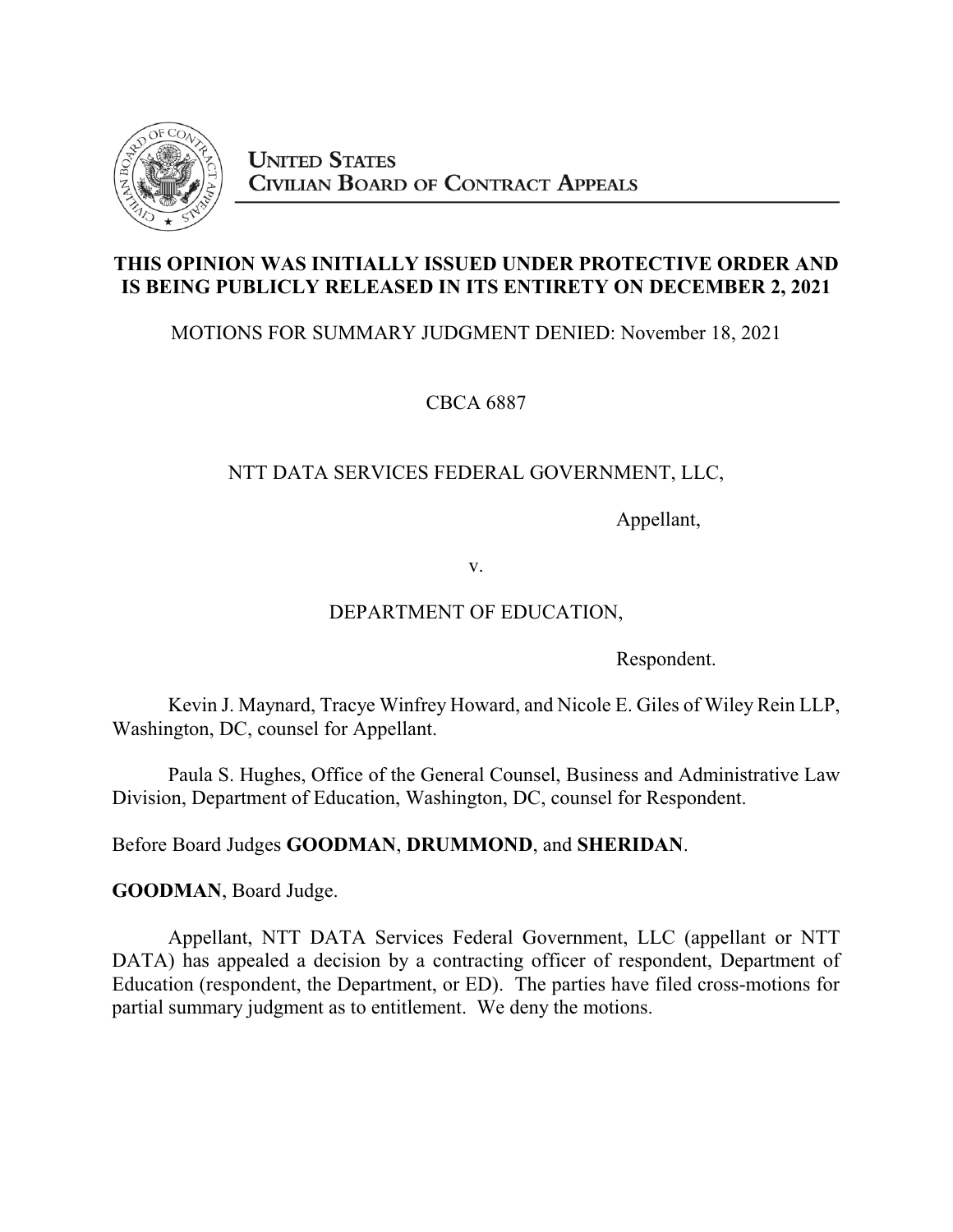### Background

On September 27, 2007, respondent awarded the Education Department Utility for Communications, Applications and Technology Environment (EDUCATE) contract no. ED-07-CO-0042 (the contract) to Perot Systems Government Services, Inc., now known as NTT DATA Services Federal Government, LLC. The contractor was required to provide comprehensive commercial information technology services to transfer respondent from a government-owned, contractor-operated structure to a contractor-owned, contractor-operated (COCO) structure. Three bilateral modifications extended the contract's original period of performance through July 31, 2019.

The contract provides that task orders may be issued under a fixed price or time and materials (T&M) basis. The contract's performance work statement required appellant to perform and provide transition out services in accordance with a transition out plan. Appellant's business proposal stated that appellant would prepare a transition out plan and perform transition services on a T&M basis and included the following:

Perot Systems will develop an initial [transition out plan] with an annual refresh, including an annual Quality Assurance review.

The End of Contract Transition Out phase of the contract is priced on a T&M basis to cover required additional support while operations are ongoing, assuming a period of performance of three months, for pricing purposes.

Appellant submitted the final transition out plan on September 1, 2018. Respondent accepted the final transition out plan on September 17, 2018.

In its motion for summary judgment, appellant asserts that the transition out plan included a specific task to shut down NTT DATA infrastructure. Appellant does not specify the task to which it refers but includes the list of tasks to be performed under the transition out plan. Task 5.2 in that list states, "Shutdown NTT DATA support infrastructure including Remedy ITSM, EDUCATE OPAS, CMDB, RUM, AND Atrium. [acronyms not defined]."

The final transition out plan contained the following transition acceptance criteria:

ED agrees to accept the final completion of transition out services when NTT DATA has met the following list of acceptance criteria: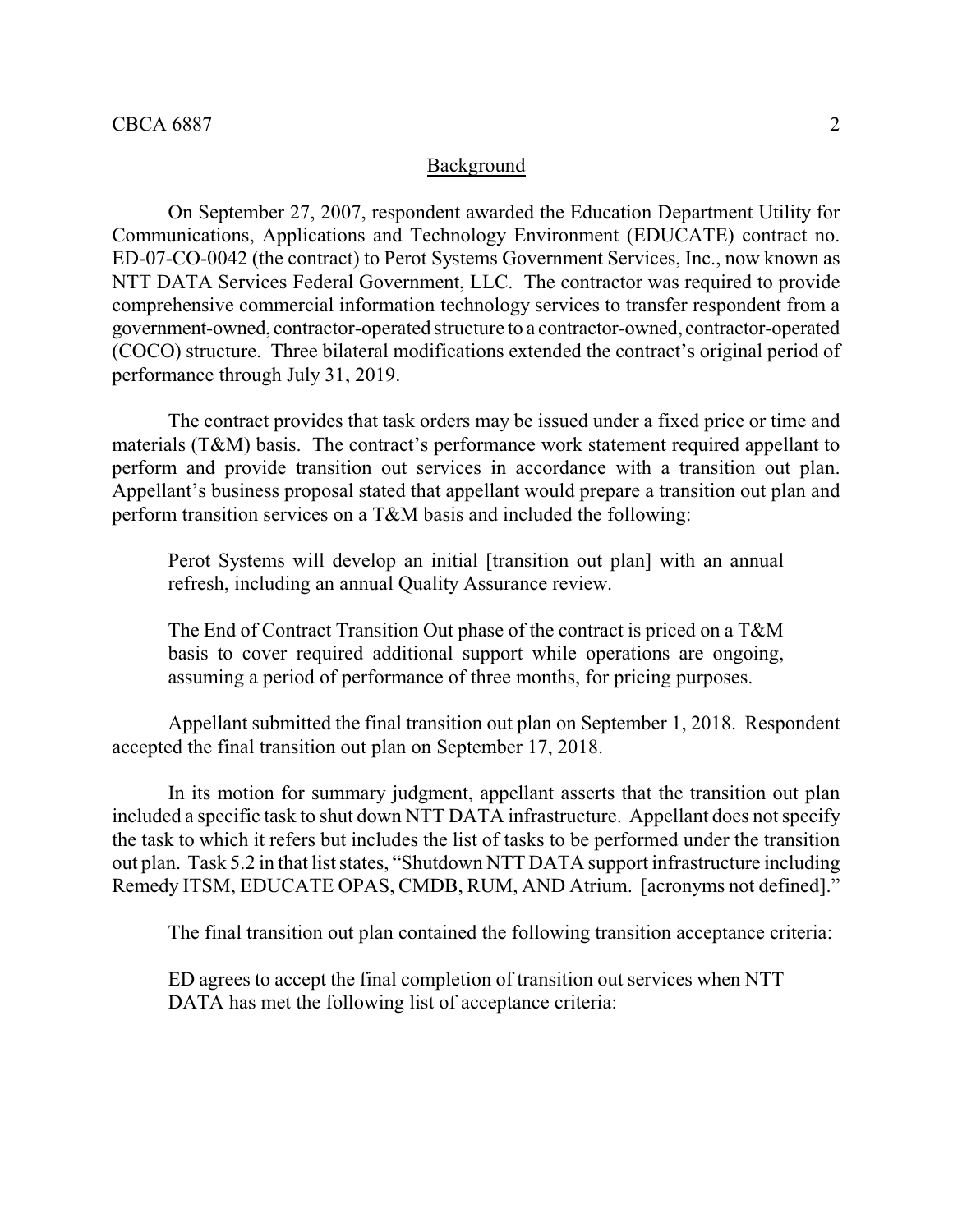1. All transitioning GFE [government furnished equipment] Assets and services have been received by successor contractors and/or ED as the case may be.

2. All NTT DATA equipment and people have been removed from ED facilities.

3. No ED data pertaining to the EDUCATE program remains at NTT DATA.

In 2017 and 2018, respondent issued two task orders for transition services – task order 52 (Transition Out Support and Equipment Buyback) and task order 53 (Transition Out Services and Equipment Buyback). Respondent incorporated appellant's proposal dated September 26, 2017, into task order 52 and incorporated appellant's proposal dated March 16, 2018, into task order 53. Both proposals contain the following:

3.2 Task 4.2 – Software, Systems, and Asset Buyout

NTT DATA will provide support to the Department in the removal, sanitizing, and disposal of any GFE network equipment according to EDUCATE SOPs [acronym not defined] and disposal terms and pricing. In the event that NTT DATA employees, subcontractors, or equipment are no longer required after transition actions are complete, employees and subcontractors will return physical security items (including but not limited to items such as closet keys and ID badges) to points of contact identified by the Department; the Department will provide documentation of the date received and items received as validation of receipt. NTT DATA will purge Department data from any system owned by NTT DATA which is in scope for the network equipment transition, and will provide confirmation that these system(s) have been purged of Department data.

Appellant alleges that the above language obligates respondent to pay for removal of respondent's data from COCO equipment on a T&M basis pursuant to the task orders. Respondent alleges that the language only obligates it to pay for removal of data from GFE within the fixed-price of the contract, as pricing is only mentioned for work involving GFE.

Appellant submitted two invoices to respondent for labor hours performed under the task orders. The Government did not pay these invoices. On March 10, 2020, appellant submitted a certified claim requesting payment of the invoices, stating that respondent had refused to pay for decommissioning services. On July 12, 2020, the contracting officer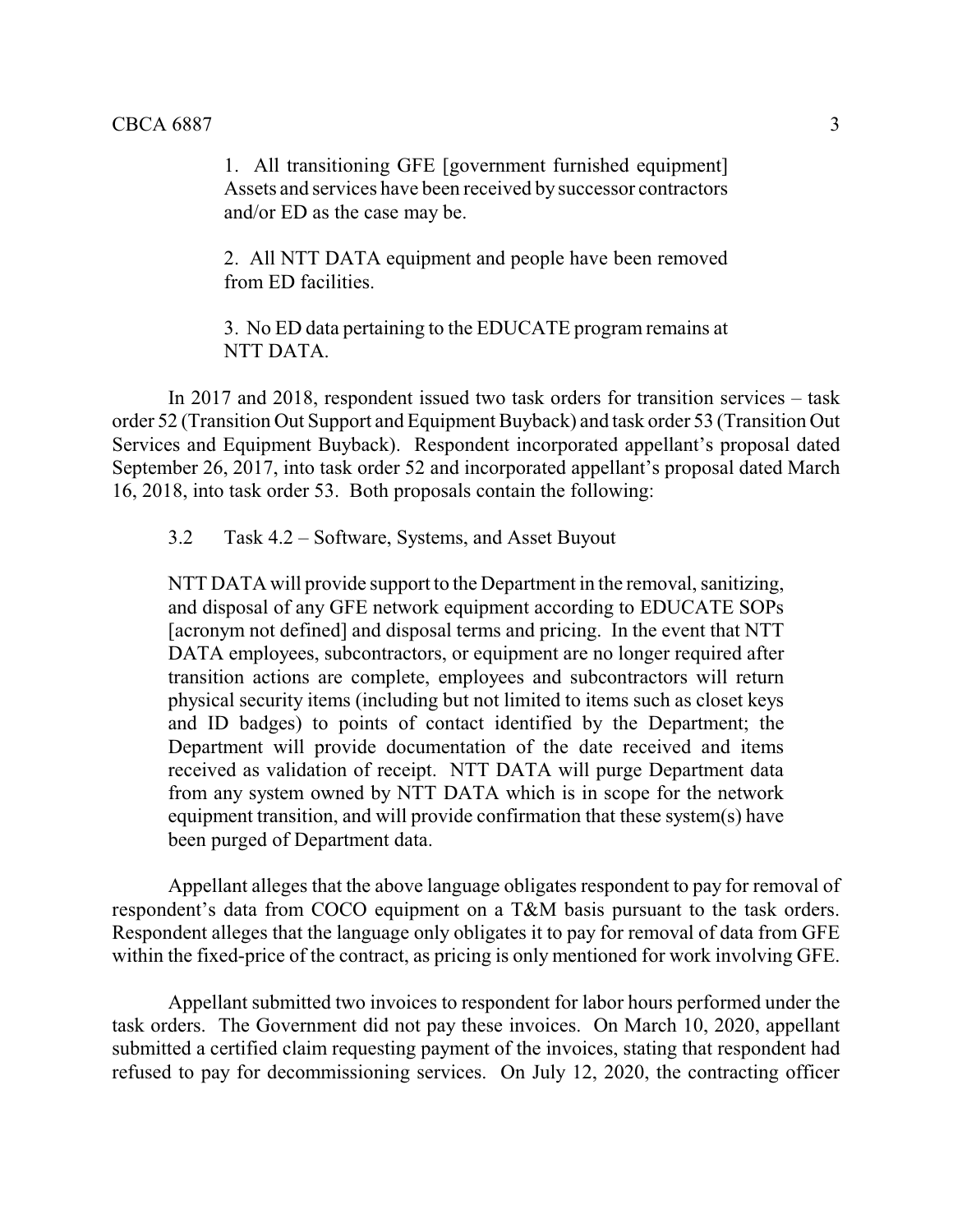issued an appealable decision denying the claim. On July 30, 2020, appellant appealed to this Board. The parties have filed cross-motions for summary judgment on the issue of appellant's entitlement to payment on a T&M basis for removing respondent's data from COCO equipment.

### Discussion

The question presented by the parties' motions for summary judgment is whether appellant is entitled to payment for removal of respondent's data from COCO equipment at the end of contract performance. Appellant argues that the contract entitles it to payment, on a T&M basis, and the actions of respondent during contract performance confirm entitlement. Appellant states the basis of its motion for summary judgment as follows:

NTT DATA seeks judgment as a matter of law on the issue of entitlement based on a factual record that is not in dispute and is ripe for review. The Department's breach of contract here is straightforward: NTT DATA "sanitized" and "decommissioned" equipment to remove Department data as part of the transition-out phase of the [contract], and the Department refused to pay for those services despite its contractual obligation and repeated assurances from two Contracting Officers that it would do so. Further, by directing NTT DATA to perform this work, yet refusing to compensate NTT DATA, the Contracting Officer constructively changed the Contract without NTT DATA's consent. Additionally, the Department, through its conduct and misleading communications, breached its implied duty of good faith and fair dealing. . . . [T]he Department repeatedly and unequivocally agreed that NTT DATA would be paid on a time-and materials basis for the performance of transition services—including "decommissioning" services, which consists of shutting down equipment that would not be transferred to the successor contractor, "sanitizing" or "purging" the equipment to remove Department data, and disposing of the equipment at the end of the Contract. The evidence of the Department's agreement to pay for these decommissioning services is clear and undeniable, and spans the entire life of the Contract.

Appellant's Motion for Summary Judgment at 1-2.

Respondent argues that the contract does not entitle appellant to additional payment for removal of respondent's data from COCO equipment, as this task was included in the fixed price of the contract, and appellant's actions, by not charging for identical services during contract performance during the "refresh" stage, indicate that appellant did not expect to be paid for the same services rendered at the end of the contract.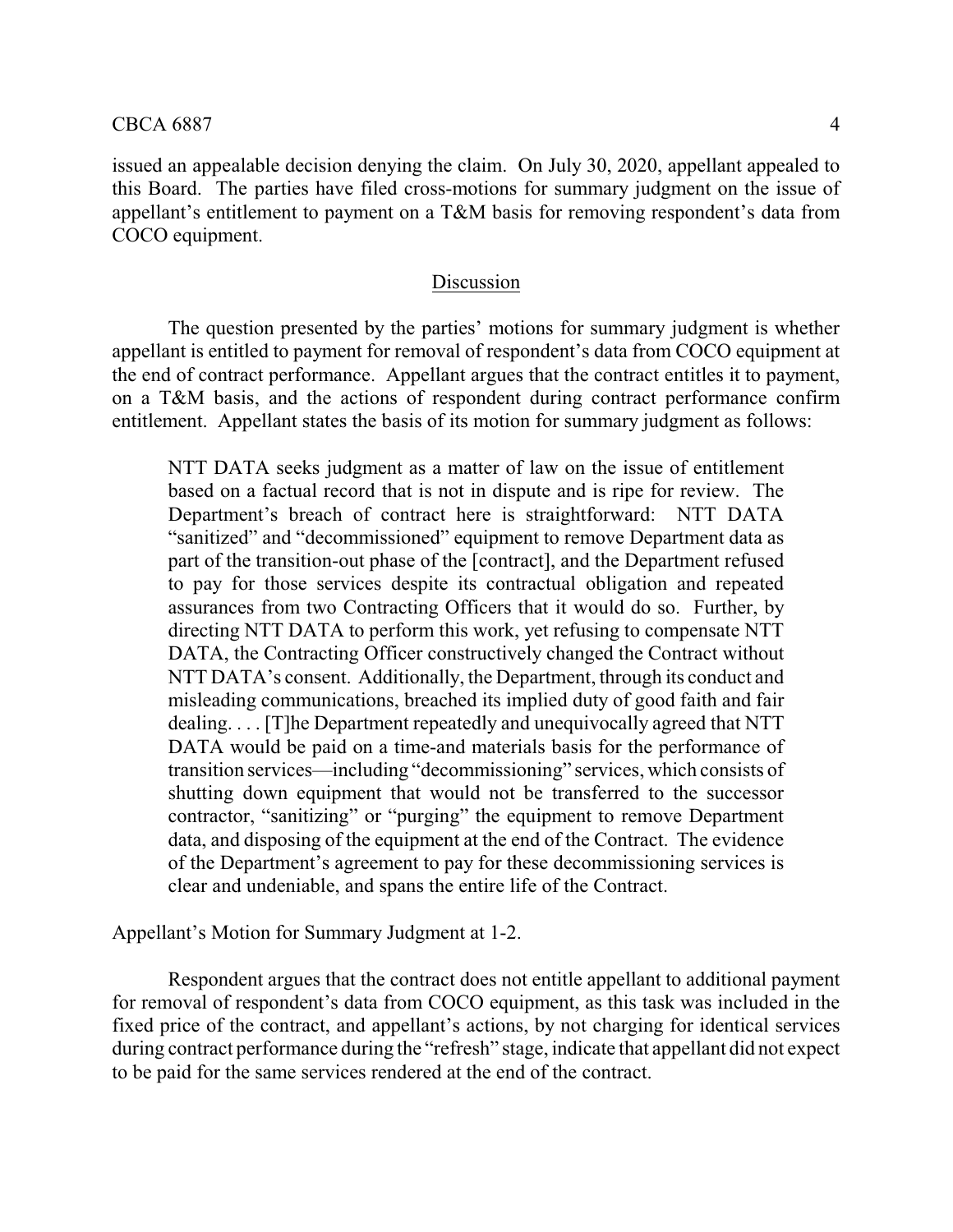#### $CBCA 6887$  5

Pure contract interpretation is a question of law that may be resolved by summary judgment. *P.J. Maffei Building Wrecking Corp. v. United States*, 732 F.2d 913, 916 (Fed. Cir. 1984). However, the question of interpretation of language, the conduct, and the intent of the parties, i.e., the question of what is the meaning that should be given by a court or board to the words of a contract, may sometimes involve questions of material fact and not present a pure question of law. If there is a genuine dispute of material fact, summary judgment is inappropriate. *Beta Systems, Inc. v. United States*, 838 F.2d 1179, 1183 (Fed. Cir. 1988); *see also Butte Timberlands, LLC v. Department of Agriculture*, CBCA 646, 08-1 BCA ¶ 33,730 (2007).

The fact that both parties have moved for summary judgment does not mean that the Board must grant judgment in favor of either party. If there are any issues of material fact, summary judgment is not proper for either party. *Mingus Constructors, Inc. v. United States*, 812 F.2d 1387 (Fed. Cir. 1987); *6th &E Associates, LLC v. General Services Administration*, CBCA 1802, 10-2 BCA ¶ 34,596.

While both parties are of the opinion that this dispute is ultimately one of contract interpretation, they have referred not only to the terms of the contract but to the terms of task orders, contract extensions, and various proposals(including assumptions in those proposals) allegedly incorporated into these documents. The parties have submitted statements of undisputed facts and opposing statements identifying genuine issues of material fact (which, while admitting issues of undisputed fact propounded by the opposing party, dispute these facts by extended "clarifying statements"). Both parties have referred to various documents in the appeal file, and appellant has submitted additional exhibits, including deposition testimony of individuals who were involved in contract performance, email strings, and decommissioning reports. The totality of these submissions indicates considerable disagreement regarding the interpretation of the contract and whether the costs which appellant seeks are compensable. The record is not clear as to whether many of the interpretations offered by the parties are from individuals who negotiated or have personal, contemporaneous knowledge of the contract, the task orders, and the contract extensions.

The record presented for consideration by the parties to resolve their motions is extensive, and while the parties' dispute focuses on the removal of respondent's data from COCO equipment, the parties' references to the contract, task orders, and contract extension do not clearly and unambiguously mention this task. It is difficult to discern where this task is included within the many technical contractual terms, including undefined acronyms, to which the parties refer that describe actions that take place during contract performance. These terms include shutdown, shutdown infrastructure, refresh, sanitize, sanitize during refresh, purge, decommission, decommissioning services, data wiping, transition, transition out plan, transition services, disentangle, disentanglement transition plan, IT refresh, IT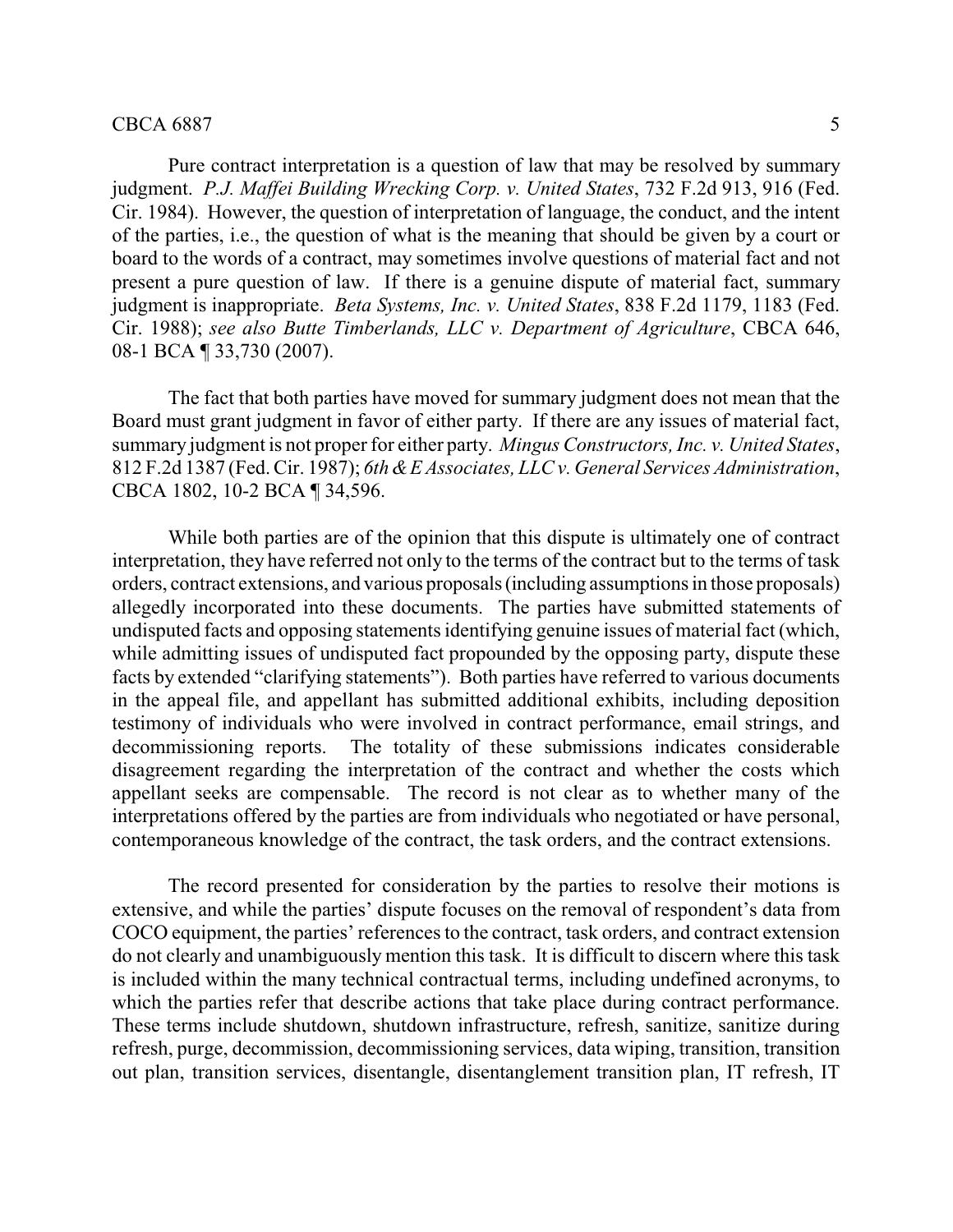#### $CBCA 6887$  6

refresh plan, IT commissioning and decommissioning plan, additional support services, SOP, Remedy ITSM, EDUCATE OPAS, CMDB, RUM, and Atrium. The parties offer varying interpretations of the provisions containing these terms, alleging that the provisions and terms intersect or are exclusive of each other, thereby making the offered interpretations unclear as to whether they even refer to the removal of respondent's data from COCO equipment.

For instance, appellant equates the terms "transition" and "decommission," and respondent asserts that these terms define different concepts. Respondent refers to provisions involving "disentanglement," and appellant raises the issue as to whether these provisions were removed or remain in the contract. Another difficulty is presented by the parties' interchangeable use of the terms "purge" and "sanitize." While at times it appears that "purge" refers specifically to removing data from COCO equipment and "sanitize" refers to removing data from GFE, appellant at times uses both terms in regard to removing data from COCO equipment.

Appellant offers several depositions of government witnesses that include lapses of memory as to issues in the past, uncertainty about the concept of disentanglement and its interaction with transition, and whether sanitizing equipment was included in the task orders to be paid or only required to be reported as completed. One of the contracting officers who administered the contract disputes that the costs at issue were included in the task order, despite appellant's allegations that this contracting officer affirmed that such costs would be paid during decommissioning.

The parties' submissions raise many additional issues of material fact in dispute. For example, appellant's proposal for the contract contained statements that are designated as "assumptions," which appellant asserts were incorporated into the contract and are relevant to the interpretation of the task orders. It is not clear whether the incorporation of these assumptions into the contract binds respondent or is simply respondent's acknowledgment of these assumptions. Respondent alleges that only portions of the proposal were incorporated.

Also, it appears that, during contract performance, the parties agreed that appellant's price proposal did not account for decommissioning and shutdown activities that are required for all of the impacted hardware and infrastructure and that these costs were therefore subject to further negotiation. However, it is not clear that removal of respondent's data from COCO equipment was included in decommissioning and shutdown activities to which this agreement referred. Respondent alleges that the refresh process, for which it did not compensate appellant during contract performance, encompassed the removal of data from COCO equipment and that therefore respondent did not owe compensation for the same task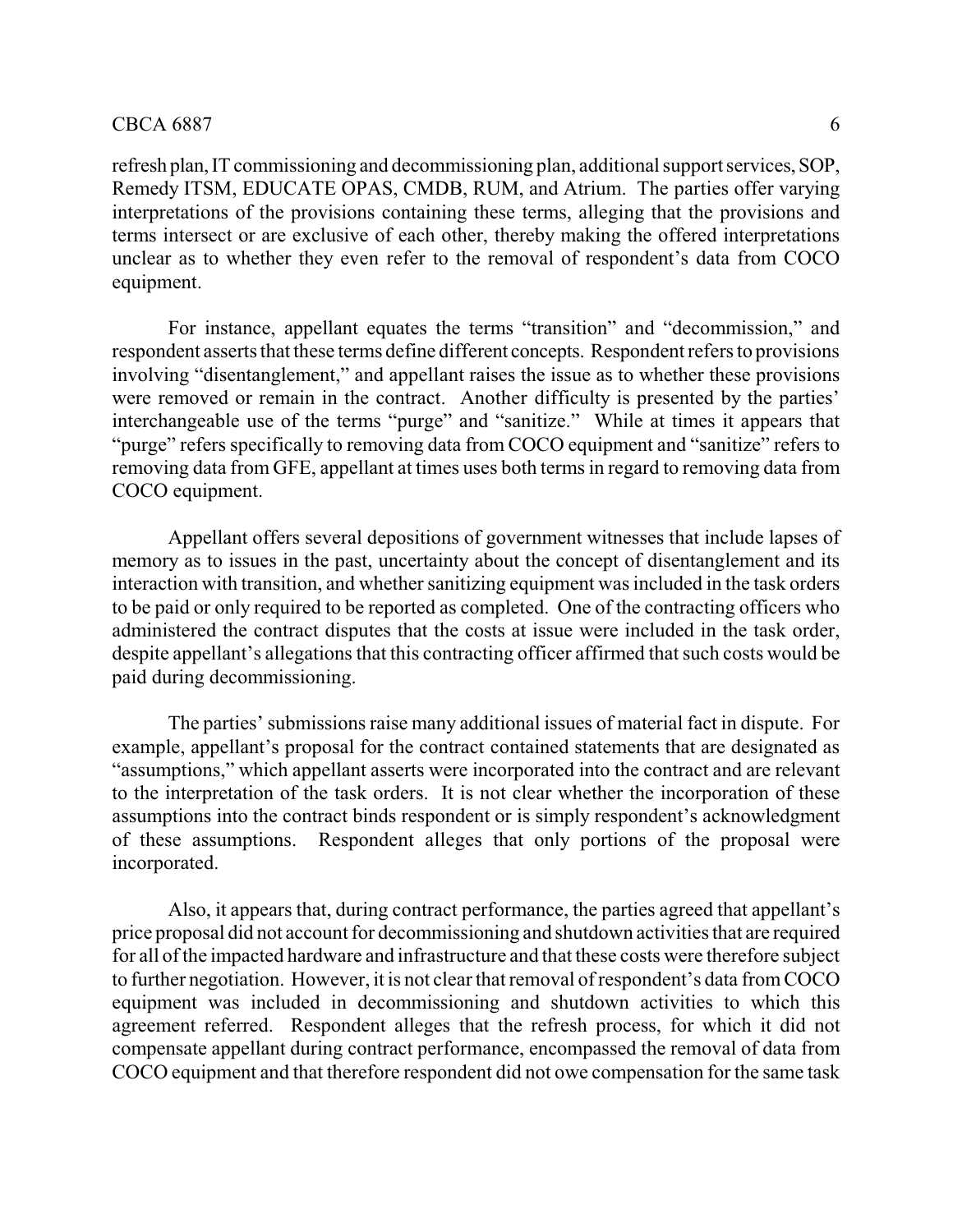performed at the end of the contract for which appellant now seeks compensation. Various emails are referenced that refer to decommissioning, but none of these explicitly refer to removal of data from COCO.

While two task orders were issued on a T&M basis, the parties dispute whether compensation for removal of data from COCO equipment was included within the scope of the task orders. Appellant points to communications from the contracting officer which appellant interprets as confirming that removal of respondent's data from COCO equipment was to be paid for on a T&M basis, while the contracting officer disputes this interpretation of his communication. Appellant's proposal refers to "additional support" during the final transition out plan, and it is unclear whether the task of removing respondent's data from COCO equipment is additional support or included within the scope of the contract's fixed price.

Finally, while the task at issue is appellant's removal of respondent's data from COCO equipment, the parties do not offer in their motions any guidance as to where there appears in the contract, task orders, contract extensions, or claim a description of how this was to be accomplished—whether by reformatting a drive, removing a drive and destroying it, destroying the equipment in total, or some other method. The labor costs in the unpaid invoices which are the subject of the certified claim are not itemized by any specific task. It is not apparent what portion of the invoiced costs, whether all or a portion, are for the removal of respondent's data from COCO equipment.

On the current record, we cannot determine if appellant is entitled to be paid on a T&M basis for the removal of respondent's data from COCO equipment. The record in this case must be developed further by testimony from those with contemporaneous, personal knowledge of the parties' understanding of the drafting, negotiation, and meaning of the contract, task orders, and contract extensions. Interpretation offered for the sake of argument by those without such knowledge is not helpful. To resolve this dispute, there must be a clear understanding of the nature of the task at issue—how respondent's data was removed from COCO equipment—and where this task is allegedly included or excluded within the scope of the various provisions and terms in the contract, task orders, and contract extensions.

In considering motions for summary relief, we cannot try issues of fact, i.e., weigh evidence or judge credibility but only determine whether there are issues to be tried. Based on the foregoing, there are certainly many issues of material fact that remain in dispute. On the record as presented, we conclude that neither appellant nor respondent is entitled to judgment as a matter of law. *CH2M Hill Hanford Group, Inc. v. Department of Energy*,